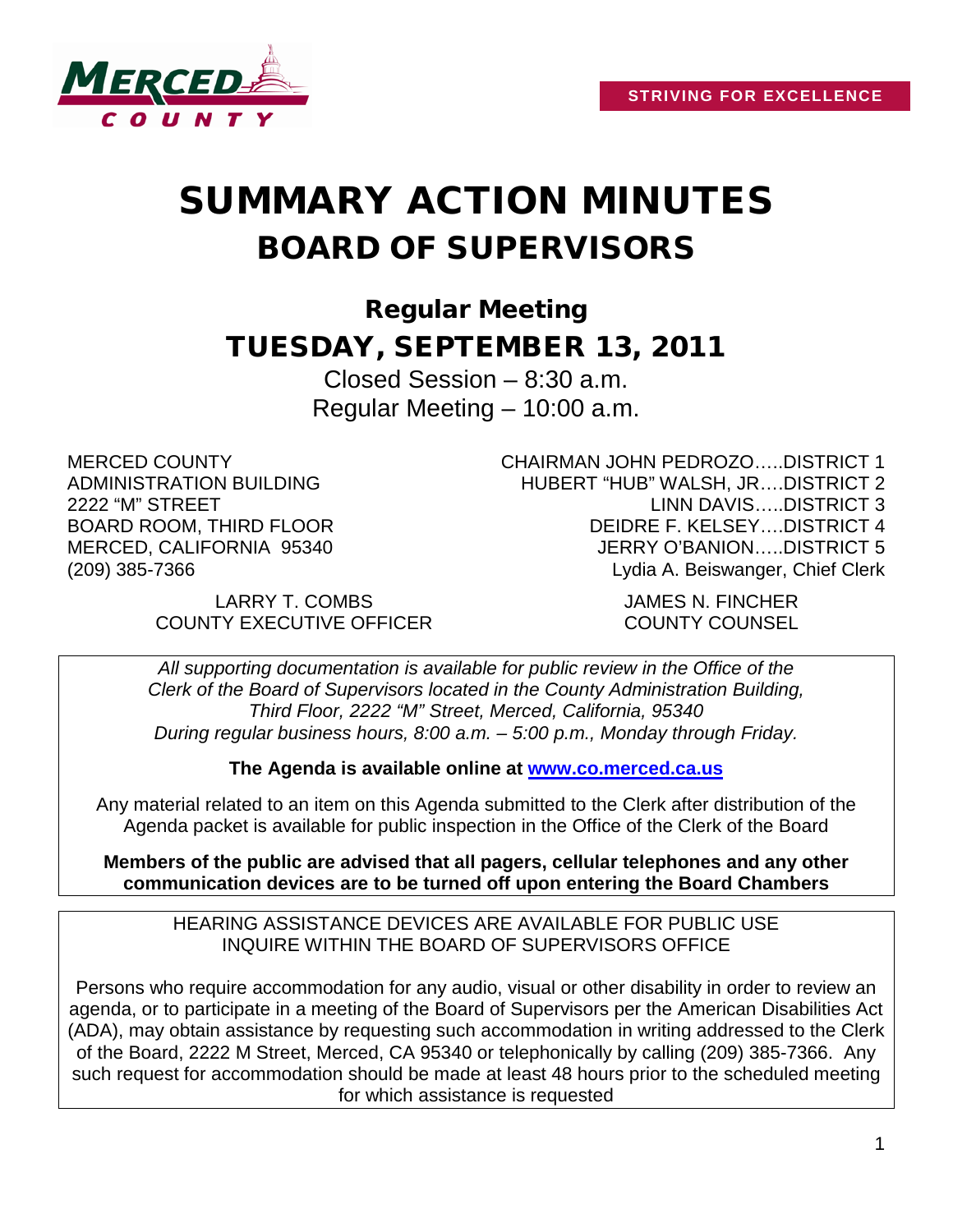The Agenda is divided into three sections:

**CONSENT CALENDAR** – These matters include routine financial and administrative actions and are approved by a single majority vote.

**SCHEDULED ITEMS** – These items are noticed hearings, work sessions and public hearings.

**REGULAR CALENDAR** – These items include significant policy and administration actions. Immediately after approval of the CONSENT CALENDAR, if the time of the hearing of SCHEDULED ITEMS has not arrived, the REGULAR CALENDAR will be considered.

#### SCHEDULED ITEMS

# 8:30 A. M. **THE PUBLIC IS INVITED TO SPEAK ON ANY ITEM ON THE AGENDA-TESTIMONY IS LIMITED TO FIVE MINUTES PER PERSON**

**CLOSED SESSION - CONFERENCE WITH LEGAL COUNSEL - ANTICIPATED LITIGATION:** It is the intention of the Board to meet in Closed Session concerning significant exposure to litigation pursuant to Government Code Section 54956.9(b): One Case

**CLOSED SESSION – CONFERENCE WITH LEGAL COUNSEL - INITIATION OF LITIGATION:** It is the intention of the Board to meet in Closed Session concerning Initiation of Litigation pursuant to Government Code Section 54956.9 (c): One Case

**CLOSED SESSION:** It is the intention of the Board to meet in Closed Session pursuant to Government Code Section 54957(b)(1): Consideration of Appointment of County Executive Officer

**CLOSED SESSION:** It is the intention of the Board to meet in Closed Session pursuant to Government Code Section 54957.6 concerning a Conference with County of Merced Staff Negotiators concerning negotiations with American Federation of State, County and Municipal Employees (AFSCME), Units 4, 5, 6 and 8; Independent Employees of Merced County (IEMC), Unit 3; Merced County Lawyers Association, Unit 7; Merced County Sheriff Employee Association (MCSEA), Unit 2; Merced County Law Enforcement Sergeants, Unit P; Deputy Sheriff Association, Unit 10 and Non-Safety Corrections, Unit 12 and Probation-Supervising Employees, Unit 11

**THE BOARD RECESSED AT 8:30 A.M. WITH THE CLERK STATING CEO CONSIDERATION HAS BEEN REMOVED AND CONFERENCE CONCERNING NEGOTIATIONS (Meet and Confer) NEEDS TO BE AMENDED TO INCLUDE "AND PROBATION-SUPERVISING EMPLOYEES, UNIT 11".**

**THE BOARD RECONVENED AT 10:00 A.M. WITH SUPERVISOR DAVIS NOT PRESENT AND THE CHAIRMAN ADVISED NO ACTION IS TO BE REPORTED AT THIS TIME**

**GOVERNMENT CODE SECTION 54950 COMPLIANCE (LATE AGENDA ITEMS**)

10:00 A. M. **PLEDGE OF ALLEGIANCE**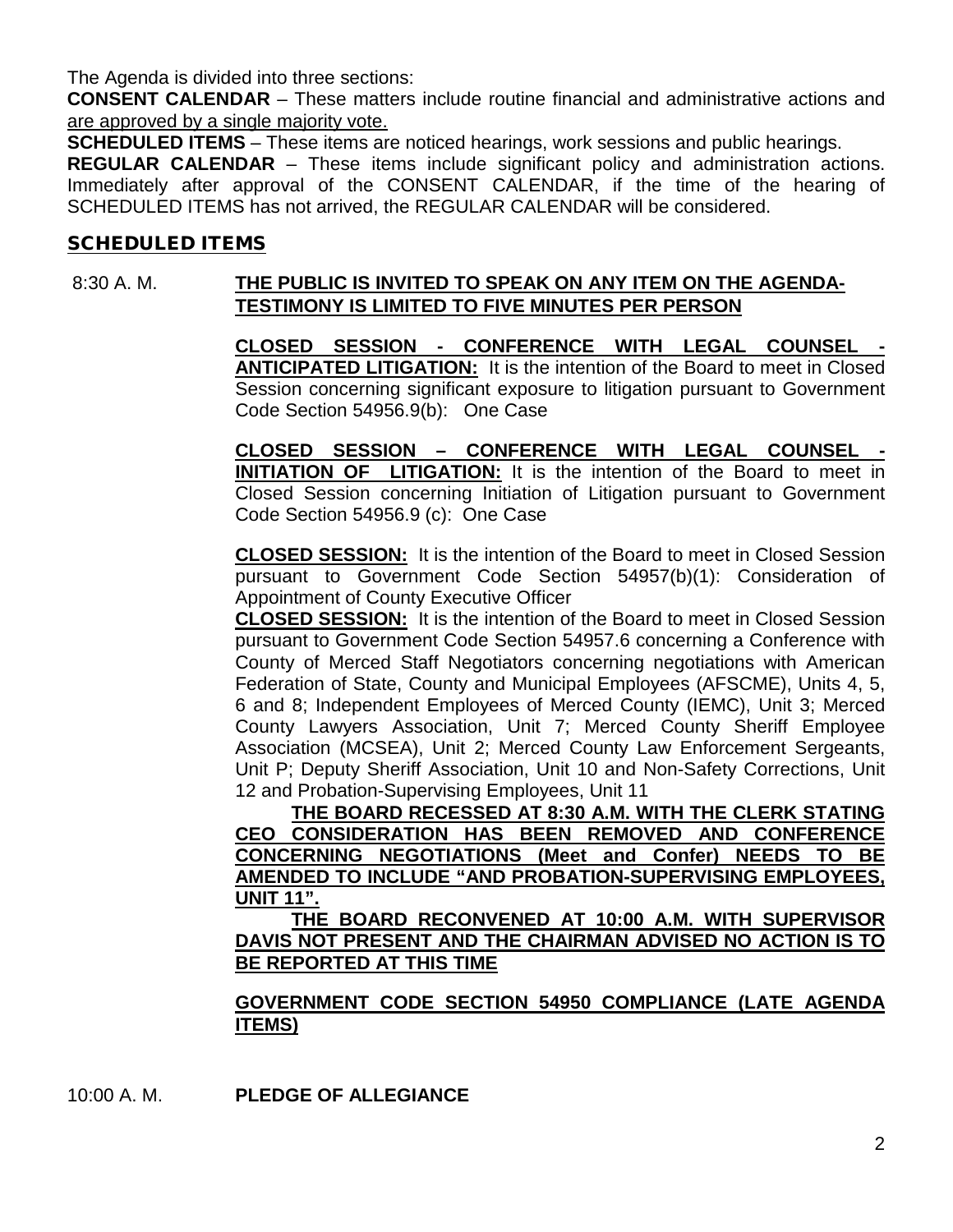10:00 A. M. **PUBLIC OPPORTUNITY TO SPEAK ON ANY MATTER OF PUBLIC INTEREST WITHIN THE BOARD'S JURISDICTION INCLUDING ITEMS ON THE BOARD'S AGENDA, EXCEPT FOR THOSE ITEMS SPECIFICALLY SCHEDULED AS PUBLIC HEARINGS** (Testimony limited to five minutes per person)

# *REVIEW BOARD ORDER – SEE PAGE 11*

# **PRESENTATIONS**

- (1) **PROCLAMATION - CONSTITUTION WEEK**, September 16-23, 2011 Merced River Chapter, Daughters of the American Revolution (DAR)  **PRESENTED TO MERCED RIVER CHAPTER, DAR MEMBER KAREN THEOFANIDES**
- (2) **San Joaquin Valley Air Pollution Control District** Report by Director Seyed Sadredin: "Air Quality Challenges and Update" *REVIEW BOARD ORDER – SEE PAGE 11*

#### **APPROVAL OF CONSENT AGENDA CALENDAR** (Items #1 - 26) **APPROVED AS RECOMMENDED AYES: 1, 2, 4, 5 NOT PRESENT: 3**

#### **PUBLIC WORKS - PUBLIC HEARING - PROPOSED ORDINANCE AND POSSIBLE ADOPTION**

To consider Proposed Ordinance titled: Amended Ordinance adopting the County Service Area Number One User Charge Rates for Zones of Benefit in the 2011/2012 Fiscal Year (Amends Ordinance No. 1875)

RECOMMENDATION: Open public hearing; Waive further reading of proposed ordinance and adopt Ordinance

# **ADOPTED ORDINANCE AS RECOMMENDED AYES: 1, 2, 4, 5 NOT PRESENT: 3**

# *REVIEW BOARD ORDER – SEE PAGE 11 AND 12*

# **REPORTS/BOARD DIRECTION**

County Executive Officer, County Counsel, Board of Supervisors Members

# CONSENT CALENDAR (Items #1 - 26) **APPROVED AS RECOMMENDED AYES: 1, 2, 4, 5 NOT PRESENT: 3**

#### Public Works

- 1. Approve and authorize Chairman to sign Amendment to Contract No. 2003019 with Comcast of San Joaquin, Inc. (Televents of San Joaquin, Inc.) for an additional five years for the lease of existing County-owned land in the Santa Nella area for the transmission, reception, and related activities of radio communication.
- 2. Set public hearing for September 27, 2011 at 10:00 a.m. to consider proposed Ordinance titled "Conduct in Park" (Amends Ordinance No. 1813, Ordinance No. 1388 and Ordinance No. 1231 and Chapter 10.28 of the Merced County Code).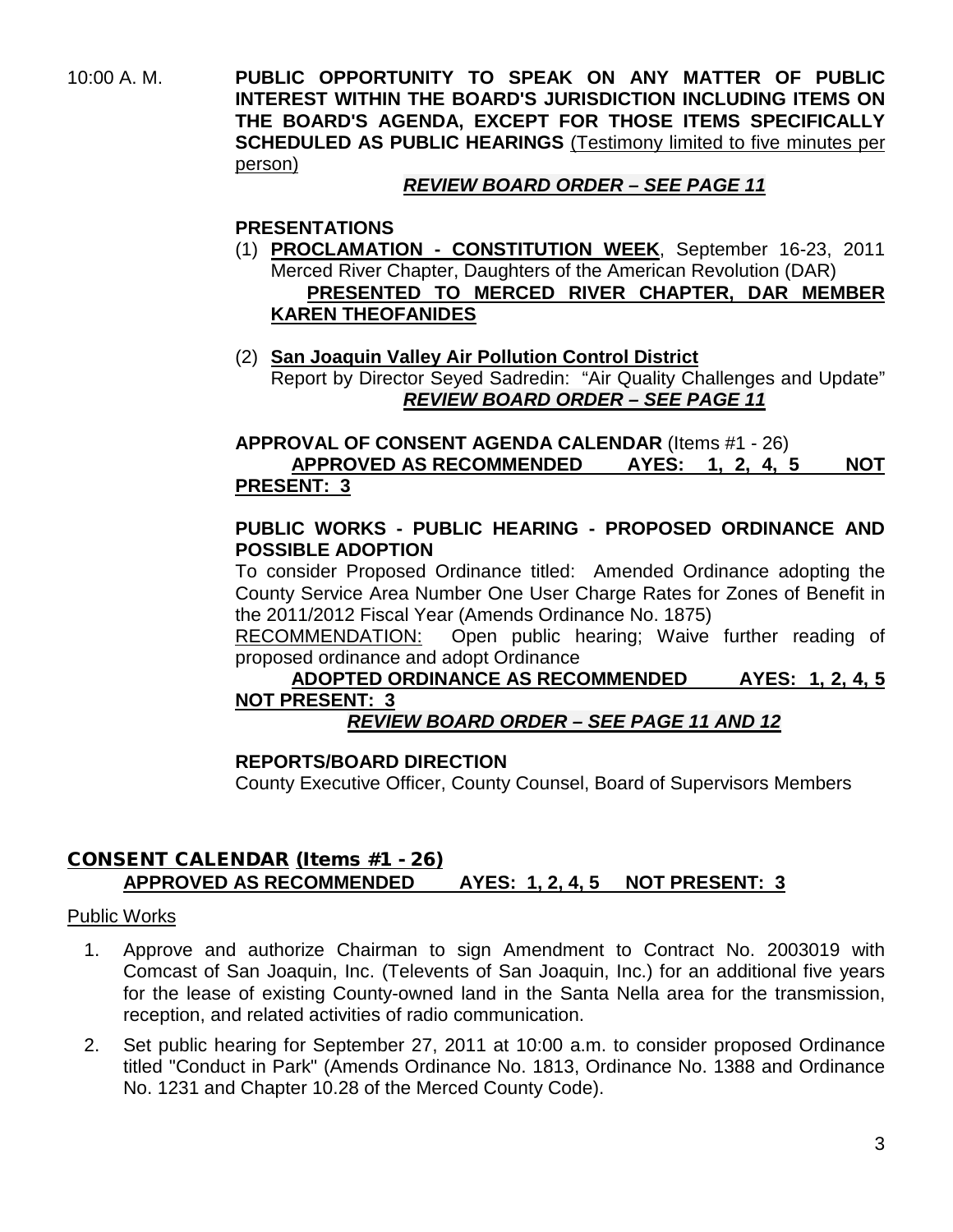### District Attorney

- 3. Approve and authorize the District Attorney to sign Amendment to Contract No. 2004181 with Calif. Emergency Management Agency for Vertical Prosecution Grant Program Award, increasing the amount by \$60,644 for a total Grant Award in the amount of \$563,145.
- 4. Approve and authorize the District Attorney to sign Amendment to Contract No. 2001104 with Calif. Emergency Management Agency for Central Valley Rural Crime Prevention Program Grant Award, increasing the amount by \$63,963 for a total Grant Award in the amount of \$594,071.
- 5. Approve and authorize the District Attorney to sign Renewal Contract No. 2003088 with Calif. Emergency Management Agency for the Anti-Drug Abuse Enforcement Program and accept the grant funds in the amount of \$188,695 for FY 11/12; authorize signing of the necessary documents and adopt Resolution.

# **ADOPTED RESOLUTION NO. 2011-158**

6. Approve and authorize the District Attorney to sign Renewal Contract No. 2006234 with Calif. Dept. of Insurance for participation in the Automobile Insurance Fraud Program in the amount of \$95,015 and adopt Resolution.

# **ADOPTED RESOLUTION NO. 2011-159**

7. Approve and authorize Chairman to sign Renewal Contract No. 2005240, and necessary Certification, with U. S. Dept. of Justice for participation in the Federal Equitable Sharing Agreement accounting for funds received through the forfeiture of illegally obtained assets.

#### Probation

- 8. Approve and authorize Chairman to sign Renewal Contract No. 2003059 with Merced County Jail Ministry to provide educational, counseling and religious services to minors confined at the Juvenile Justice Correctional Complex.
- 9. Approve and authorize Chairman to sign Renewal Contract No. 2005010 with Merced County Office of Education for placement of one Deputy Probation Officer at Valley Community School-Los Banos Campus.
- 10. Approve and authorize Chairman to sign Renewal Contract No. 2004307 with Merced County Office of Education for 100% reimbursement of 1.5 Deputy Probation Officers to be located at Valley Community School campus.
- 11. Approve and authorize Chairman to sign Renewal Contract No. 2004238 with Merced Union High School District to station three Deputy Probation Officers at various high school campuses in accordance with the Giving Responsibility to Adolescents to Develop Success (GRADS) Program with the Juvenile Justice Crime Prevention Act.
- 12. Approve and authorize Chairman to sign Renewal Contract No. 2004237 with Los Banos Unified School District to station a Deputy Probation Officer at Los Banos High School campus in accordance with the Giving Responsibility to Adolescents to Develop Success (GRADS) Program with the Juvenile Justice Crime Prevention Act.

# **Sheriff**

13. Approve and authorize Chairman to sign Amendment to Contract No. 2010169 with Jose & Salvador Walle for Winton Office Space located at 6584 N. Winton Way.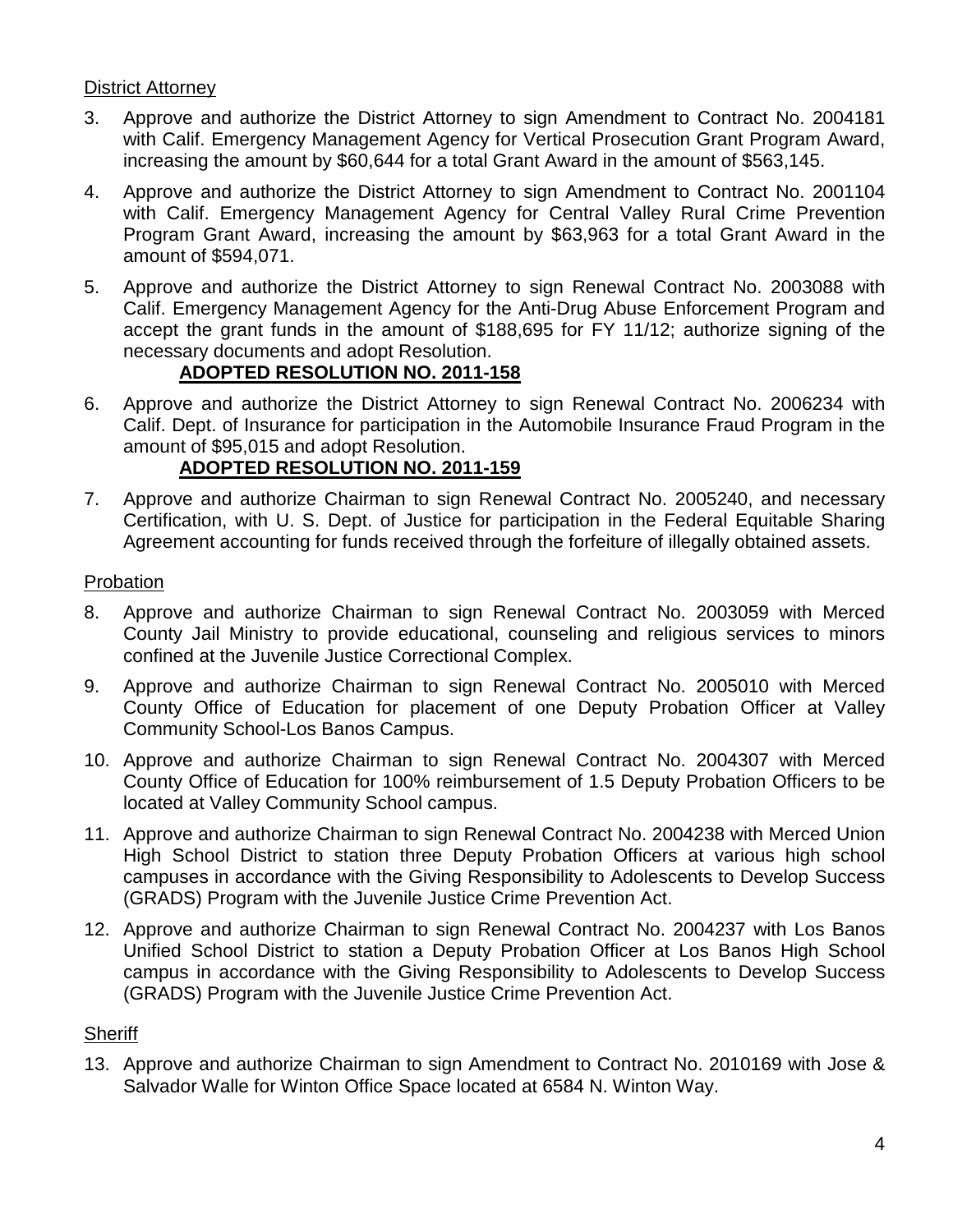14. Approve and authorize Chairman to sign Renewal Contract No. 2005239, and necessary Certification, with U. S. Dept. of Justice for participation in the Federal Equitable Sharing Agreement accounting for funds received through the forfeiture of illegally obtained assets.

#### Dept. of Workforce Investment

15. Approve and authorize Chairman to sign Amendment to Contract No. 2011002 with State Employment Development Dept. for Workforce Investment Act Subgrant Agreement K178669 adding Grant Code 241 for participants only for the Rapid Response Additional Assistance Program to assist participants that have become unemployed due to the recent economic downturn to June 30, 2012.

#### Treasurer-Tax Collector

16. Grant the County Tax Collector Relief of Shortages in the amount of \$20 and authorize the Tax Collector to replenish the amount for counterfeit bill.

#### Ag. Commissioner

17. Approve and authorize Chairman to sign Renewal Contract No. 2007168 with City of Livingston for animal control services.

#### Executive Office

18. Approve Budget Transfer submitted by Executive Office to replace the deteriorating communication lines to the Old Courthouse Museum; repair shall include replacement of current communication lines in the amount of \$12,000.

#### Board Recognition

- 19. Proclaim the Month of September, 2011 as "Alcohol and Drug Addiction Recovery Month" in Merced County.
- 20. Proclaim the Month of September, 2011 as "Railroad Safety Month" in Merced County.
- 21. Declare Sundays to be "Eat Local, Buy California Grown Day" in Merced County to support California-grown food products and adopt Resolution.
- 22. Authorize Certificate of Recognition to Robert Rodarte for dedicated service as a member of the Delhi Municipal Advisory Council.
- 23. Authorize Certificate of Recognition to Sandra Morimoto for dedicated service as a member of the May Day Fair Board.
- 24. Authorize Certificate of Recognition to Darlene and Ed Mentz in honor and celebration of their 50th Wedding Anniversary.
- 25. Authorize Certificates of Recognition to Don Bergman as Volunteer of the Quarter; and John Wainwright as Good Business Citizen of the Quarter as selected by the Merced County Chamber of Commerce Quarterly Meeting/Luncheon.
- 26. Authorize Certificates of Recognition to the individuals selected by The Greater Merced Chamber of Commerce: Ashley Smith-Jenkins, Ambassador of the Year; Jennifer West, Volunteer of the Year; Dr. Rosemary Parga-Duran, Educator of the Year; Carole Whitehill, Woman of the Year; E.J. Lorenzi, Man of the Year; and, Peggy Biddison (State Farm Insurance) Business of the Year.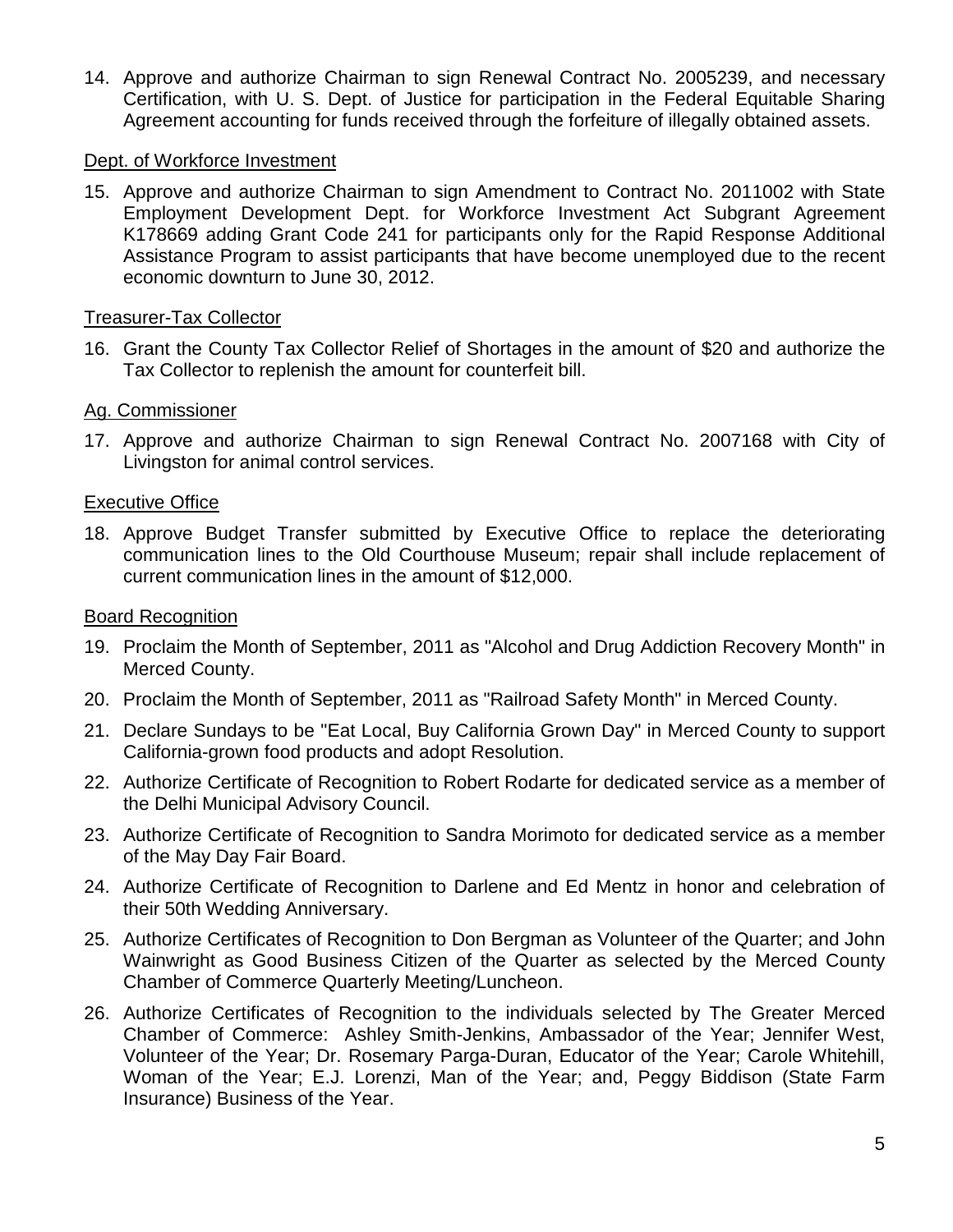# REGULAR CALENDAR

# BOARD ACTION

#### PUBLIC WORKS

27. Approve plans and specifications for the Merced Veteran's Memorial Building Hardwood Floor Restoration Project; authorize Public Works to advertise for bids and conduct a Public Bid Opening and award the contract to the lowest responsible bidder as long as within the established budget; authorize the Chairman to sign Contract after review by Counsel and direct Public Works to return to the Board with an Informational Item on all actions taken at a subsequent Board Meeting.

# **AUTHORIZED CONTRACT NO. 2011163 AS RECOMMENDED AYES: 1, 2, 4, 5 NOT PRESENT: 3**

28. Resolution prohibiting parking on the south side of Valeria Avenue, between Dos Palos City Limits and Bryant Avenue, and on the west side of Bryant Avenue, between Valeria Avenue and Bryant Middle School, in the Dos Palos area and authorize installation of signs informing motorists of the prohibited parking.

### **ADOPTED RESOLUTION NO. 2011-160 AS RECOMMENDED AYES: 1, 2, 4, 5 NOT PRESENT: 3**

29. PULLED

# AUDITOR

30. Set the Secured Property Tax Rates for 2011/2012 Fiscal Year and adopt Resolution. **ADOPTED RESOLUTION NO. 2011-161 AS RECOMMENDED AYES: 1, 2, 4, 5 NOT PRESENT: 3**

# MENTAL HEALTH

31. Contract with State Dept. of Rehabilitation for provision of Vocational Rehabilitation services to clients with severe and persistent mental disabilities in the amount of \$181,818; authorize the signing of the necessary documents and adopt Resolution.

#### **AUTHORIZED CONTRACT NO. 2011164 AND ADOPTED RESOLUTION NO. 2011-162 AS RECOMMENDED AYES: 1, 2, 4, 5 NOT PRESENT: 3**

32. Contract with Lifestyle Management, Inc. for First Offender and Multiple Offender Drinking Driver Program services to Merced County residents.

# **AUTHORIZED CONTRACT NO. 2011165 AS RECOMMENDED AYES: 1, 2, 4, 5 NOT PRESENT: 3**

33. Contract with Health Department for expansion of the Integrated Primary Care and Mental Health Services for Prevention and Early Intervention for Youth 6-18 years as part of the MHSA not to exceed \$100,000 and approve the necessary budget transfer-\$100,000. (4/5 Vote Required)

# **AUTHORIZED CONTRACT NO. 2011166 AS RECOMMENDED AYES: 1, 2, 4, 5 NOT PRESENT: 3**

34. Contract with University of California, Merced for provision of psychiatric services on campus.

#### **AUTHORIZED CONTRACT NO. 2011167 AS RECOMMENDED AYES: 1, 2, 4, 5 NOT PRESENT: 3**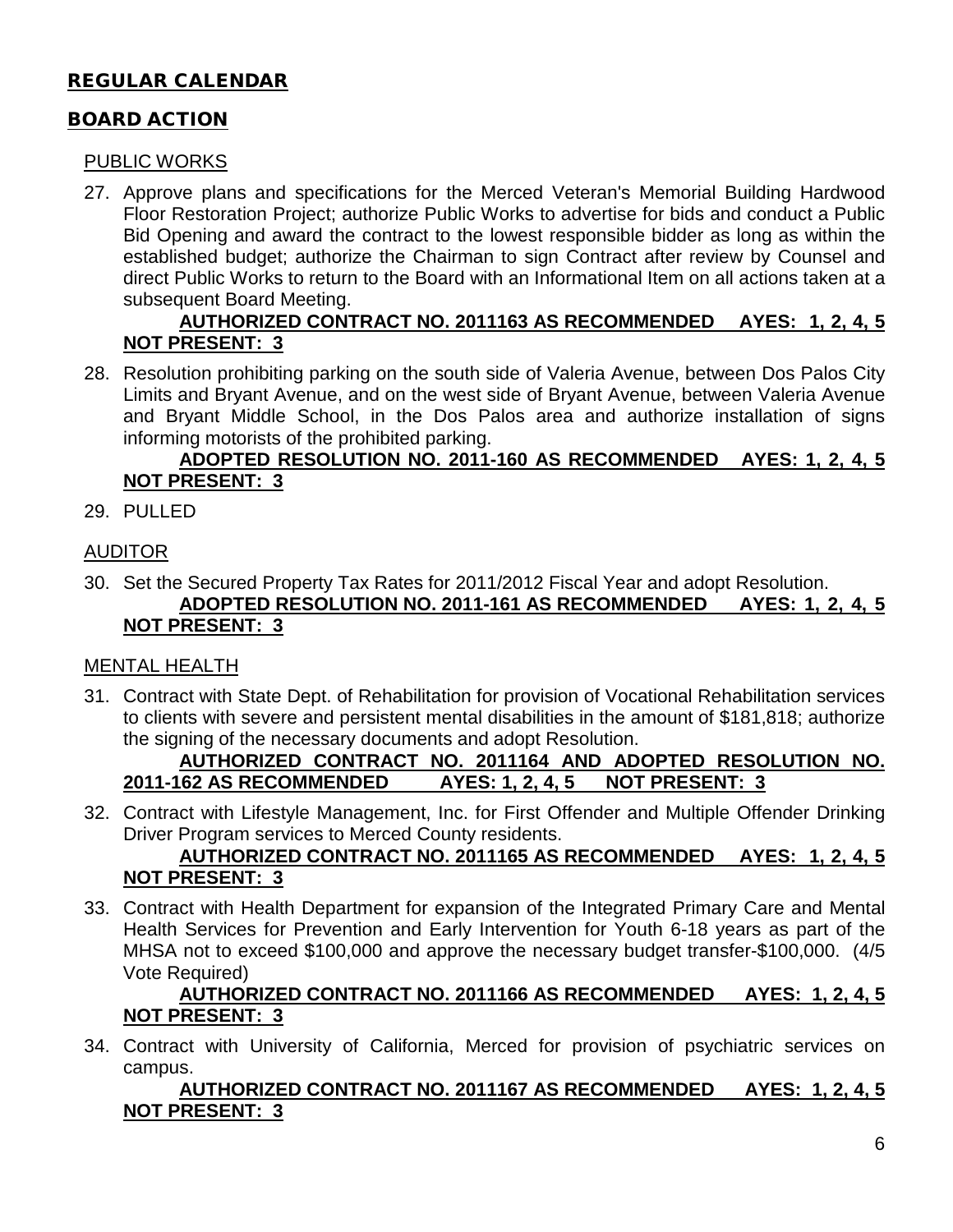35. Contract with First 5 Merced County for Infant-Family Early Childhood Mental Health Provider Training and approve the necessary budget transfer-\$20,000. (4/5 Vote Required) **AUTHORIZED CONTRACT NO. 2011168 AS RECOMMENDED AYES: 1, 2, 4, 5 NOT PRESENT: 3**

#### DISTRICT ATTORNEY

36. Contract with Calif. Dept. of Justice for electronic access to case disposition information contained in the District Attorney's case management system.

# **AUTHORIZED CONTRACT NO. 2011169 AS RECOMMENDED AYES: 1, 2, 4, 5 NOT PRESENT: 3**

#### DEPT. OF ADMIN. SERVICES

37. Contract with The Public Group, Inc. for the sale of County Surplus Property. **AUTHORIZED CONTRACT NO. 2011161 AS RECOMMENDED AYES: 1, 2, 4, 5 NOT PRESENT: 3**

#### PLANNING

38. Contract with BAP Power Corporation (DBA Cenergy) for the consultant EMC Planning Group, Inc. to prepare an Initial Study and Optional Tasks as needed for the Cenergy Solar Project (CUP11-001 and CUP11-002).

# **AUTHORIZED CONTRACT NO. 2011170 AS RECOMMENDED AYES: 1, 2, 4, 5 NOT PRESENT: 3**

39. Contract with EMC Planning Group to prepare an Initial Study and Optional Tasks as needed for the Cenergy Solar Project (CUP11-001 and CUP11-002) and approve the necessary budget transfer-\$18,997. (4/5 Vote Required)

# **AUTHORIZED CONTRACT NO. 2011171 AS RECOMMENDED AYES: 1, 2, 4, 5 NOT PRESENT: 3**

# FIRE

40. Authorize Office of Emergency Services to apply for the California Emergency Management Agency FY 11 State Homeland Security Grant Program for the Merced Operational Area to purchase specialized equipment and provide training to enhance the capability of local agencies to prevent, respond to and mitigate incidents of terrorism involving Weapons of Mass Destruction in conjunction with the State Anti-terrorism plan, direct Fire to return to the Board for authorization prior to accepting the Grant Award and adopt Resolution.

# **ADOPTED RESOLUTION NO. 2011-163 AS RECOMMENDED AYES: 1, 2, 4, 5 NOT PRESENT: 3**

41. Authorize Fire to apply for the Federal Emergency Management Agency (FEMA) Assistance to Firefighters Grant in the amount of \$798,989.93 to fund the purchase of 173 units of Self Contained Breathing Apparatus which would fund 80% of the cost and direct the Fire Chief to return for authorization prior to accepting the Grant Award.

# **APPROVED AS RECOMMENDED AYES: 1, 2, 4, 5 NOT PRESENT: 3**

42. Authorize Fire to apply online with the Fireman's Fund Insurance Company for the Fireman's Fund Grant Program in the amount of \$5,092 to purchase 15 sets of structural turnout boots that meet Structural and Airport Firefighting requirements and would fund 100% of purchase, and direct the Fire Chief to return to the Board for authorization prior to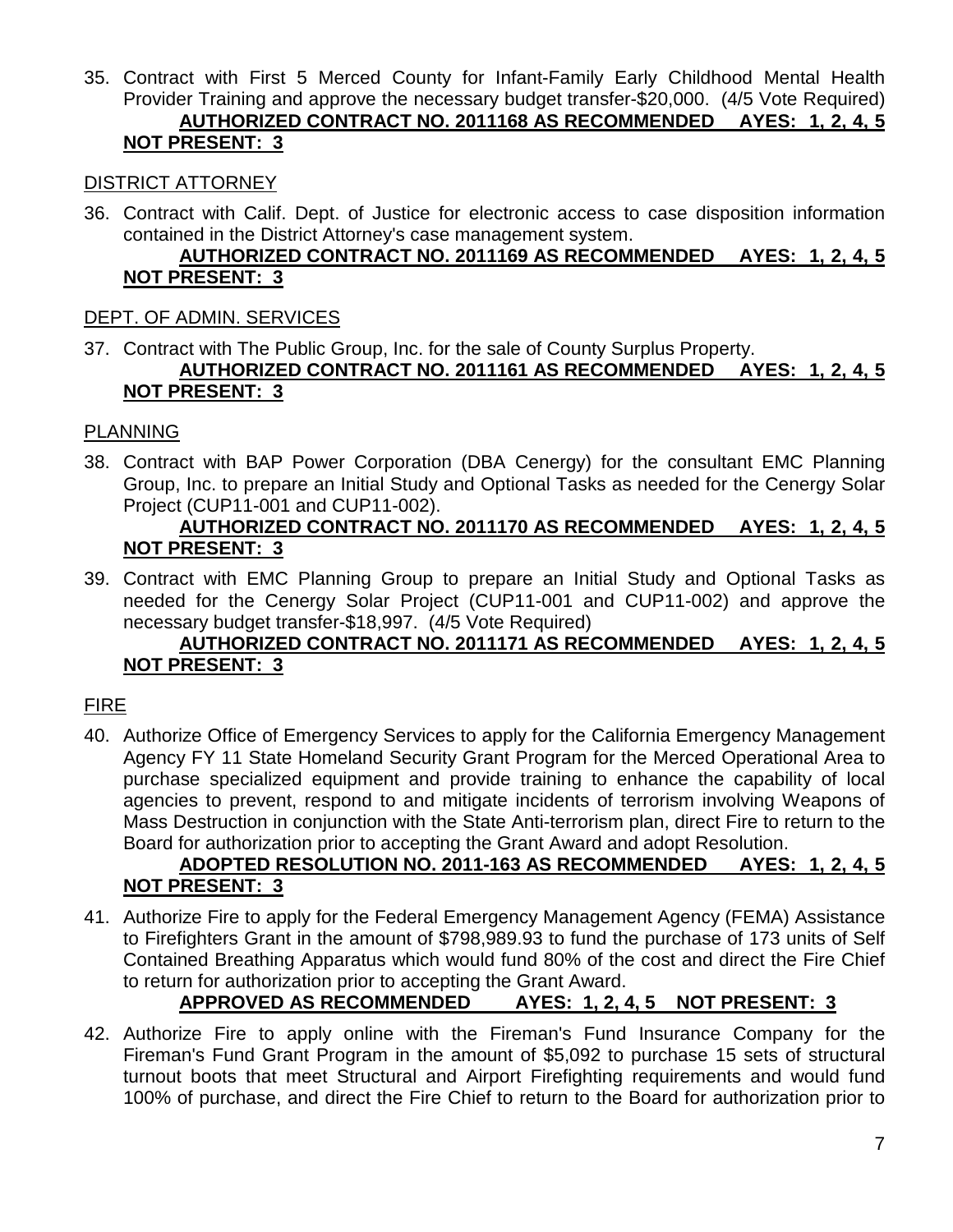#### accepting the Grant Award. **APPROVED AS RECOMMENDED AYES: 1, 2, 4, 5 NOT PRESENT: 3**

#### HUMAN SERVICES AGENCY

43. Authorize Human Services Agency (HSA) to submit the "Notice of Intent" to contract to the Calif. Dept. of Social Services to provide services with funds associated with Child Abuse Prevention, Intervention and Treatment (CAPIT), Community Based Child Abuse Prevention (CBCAP) and Promoting Safe and Stable Families (PSSF) in accordance with Welfare and Institution Code and designate HSA as the public agency to administer CAPIT, CBCAP and PSSF.

# **APPROVED AS RECOMMENDED AYES: 1, 2, 4, 5 NOT PRESENT: 3**

44. Authorize Renewal Contract No. 2010022 with California Canine Academy/Assistance Dogs (CCAAD) for the High Schooled Assistance Dog Program Training.

# **APPROVED AS RECOMMENDED AYES: 1, 2, 4, 5 NOT PRESENT: 3**

#### DEPT. OF WORKFORCE INVESTMENT

45. Contract with South Bay Workforce Investment Board to provide employment and training assistance to dislocated (laid off) individuals who reside in economically vital regions of the State under the Calif. Multi-Sector Workforce Partnership National Emergency Grant in order to fulfill the grant requirements at a cost not to exceed \$455,022.

# **AUTHORIZED CONTRACT NO. 2011172 AS RECOMMENDED AYES: 1, 2, 4, 5 NOT PRESENT: 3**

46. Contract with Workforce Investment Board of Tulare County to provide skills assessment supportive services, work experience and individual and/or group employment-related training in order to fulfill the Regional Economic Impact/National Emergency Grant requirements in the amount of \$200,844.

#### **AUTHORIZED CONTRACT NO. 2011162 AS RECOMMENDED AYES: 1, 2, 4, 5 NOT PRESENT: 3**

47. Contract with Stanislaus County Alliance Worknet to provide employment and training assistance to veterans under the Vet Connect Program to fulfill grant requirements at a cost not to exceed \$90,000.

#### **AUTHORIZED CONTRACT NO. 2011173 AS RECOMMENDED AYES: 1, 2, 4, 5 NOT PRESENT: 3**

#### EXECUTIVE OFFICE

48. Authorize Chairman to sign Letter from the Board requesting cooperation from high speed rail agencies regarding the Merced to Fresno section of the California High Speed Rail Project.

#### **APPROVED AS RECOMMENDED AYES: 1, 2, 4, 5 NOT PRESENT: 3** *REVIEW BOARD ORDER – SEE PAGE 12*

#### BOARD OF SUPERVISORS

49. Authorize Special Board Project Funds-District One in the amount up to \$11,000, to be paid to Administrative Services-Support Services for reimbursement of janitorial services to be provided FY 2011/12 for the Planada Recreation Building and approve the necessary budget transfer.

# **AMENDED RECOMMENDATION TO INCLUDE LE GRAND COMMUNITY**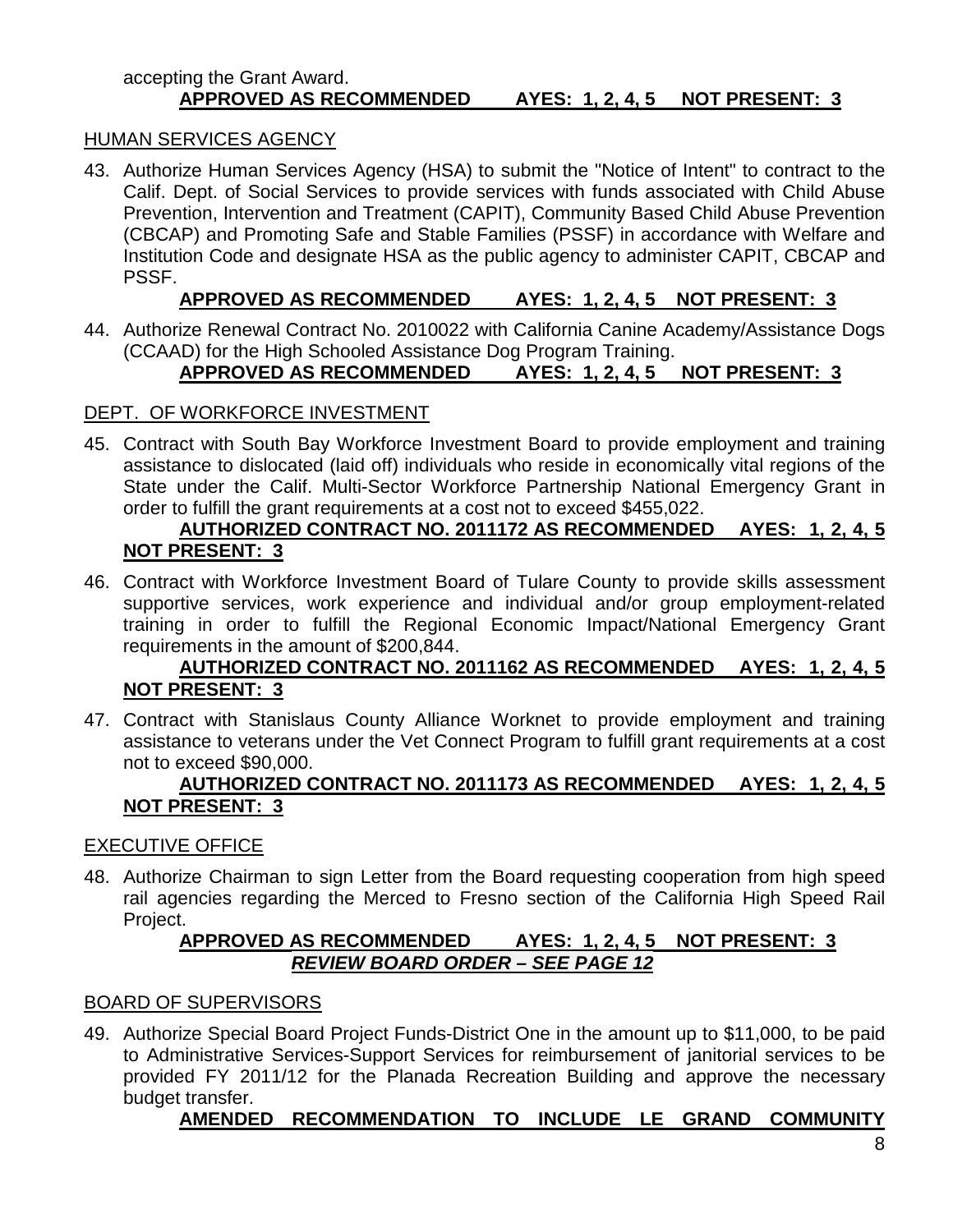#### **BUILDING AYES: 1, 2, 4, 5 NOT PRESENT: 3** *REVIEW BOARD ORDER – SEE PAGE 12*

50. Authorize Special Board Project Funds-District Two in the amount of \$3,000 to be forwarded to the Castle Air Museum Foundation, Inc. to assist with the cost of rehabilitation of the parking lot facility at the Castle Air Museum.

# **APPROVED AS RECOMMENDED AYES: 1, 2, 4, 5 NOT PRESENT: 3**

#### PUBLIC DEFENDER

51. Authorize the Public Defender's Office to hold Free Legal Clinics throughout Merced County.

# **APPROVED AS RECOMMENDED AYES: 1, 2, 4, 5 NOT PRESENT: 3**

# **SHERIFF**

52. Contract with U.S. Dept. of Justice for modification of Community Oriented Policing Services (COPS) Grant to a re-hiring Grant for five (5) Deputy Sheriff's and adopt Resolution. **AUTHORIZED CONTRACT NO. 2010275 AND ADOPTED RESOLUTION NO.** 

# **2011-164 AS RECOMMENDED AYES: 1, 2, 4, 5 NOT PRESENT: 3**

# BOARD APPOINTMENTS

53. Snelling Cemetery District – Appointed Andy Fagundes to serve until July 1, 2015. **APPROVED AS RECOMMENDED AYES: 1, 2, 4, 5 NOT PRESENT: 3**

# BOARD INFORMATION & POSSIBLE ACTION **ACCEPTED AND PLACED ON FILE AYES: 1, 2, 4, 5 NOT PRESENT: 3**

- 54. Mental Health Advisory Board re: Submission of the Mental Health Advisory Board Annual Report for FY 2010/11.
- 55. Lake County Board of Supervisors re: Notice Lake County has adopted a Resolution Requesting the Governor Declare a Statewide Emergency Resulting from Infestation of Dreissenid Mussels into the Water Bodies of the State of California and request to join in calling for a uniformly applied strategy, formulated at the State and Federal levels, designed to ensure the Quagga and Zebra mussels are effectively contained and further contamination is prevented.
- 56. State Board of Equalization re: Annual Report for 2009-2010.
- 57. San Joaquin River Restoration Program re: Program Update/Newsletter, dated August, 2011.
- 58. State Water Resources Control Board re: Notice of cancellation of Public Hearing on a Water Right Petition for Long-Term Transfer under Permit 16482 (Application 17512) of 10,000 acre-feet of water per year to portions of the Westlands Water District, the majority of which is served solely by the US Bureau of Reclamation's Central Valley Project.
- 59. State Water Resources Control Board re: Notice of Hearing Cancellation Fresno/Kings County, Petition for Long-Term Transfer from Dept. of Water Resources to Westlands Water District set for August 22 is cancelled.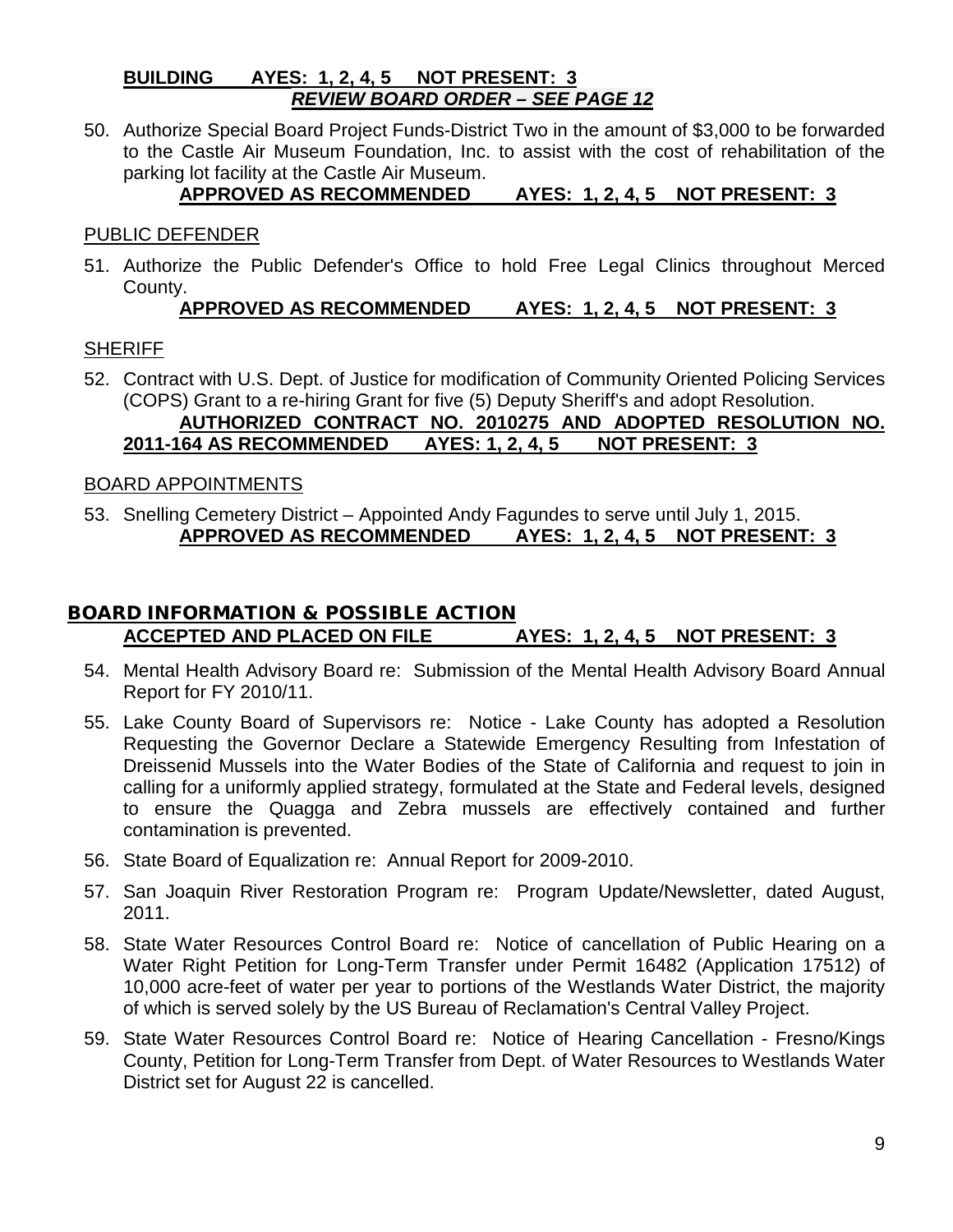- 60. State Water Resources Control Board re: Revised Notice of Public Hearing Proposed Amendments to the Calif. Ocean Plan regarding Model Monitoring Control of Commercial Vessel, Discharges and Invasive Species and non-substantive Administrative Changes and the Draft Substitute Environmental Documentation for the proposed amendments set for November 1, 2011, Extended Deadline to submit written comments to October 24, 2011.
- 61. State Water Resources Control Board re: Notice of Adoption Hearing, Notice of Opportunity to Comment, Exception to the Calif. Ocean Plan Waste Discharge Prohibition for Humboldt State University Telonicher Marine Laboratory Discharges into the Trinidad Head area of Special Biological Significance, including Special Protections for Beneficial Uses and the Associated Mitigated Negative Declaration/Initial Study set for October 18, 2011.
- 62. State Water Resources Control Board re: Notice of Opportunity for Public Comment and Notice of Public Workshop - State Dept. of Transportation Municipal Separate Storm Water System (MS4) Permit Revised Draft Tentative Order, written comments must be received by September 19, 2011.

#### **RECESSED TO MEET AS AN IN-HOME SUPPORTIVE SERVICES PUBLIC AUTHORITY AND RECONVENED TO MEET AS A BOARD OF SUPERVISORS**

#### **ADOPTED RESOLUTIONS IN MEMORY OF JOHN WAINWRIGHT, GUS KILVERIOS, JERRY BROCKMAN AND STEVE WIGHT AND ADJOURNED THE MEETING UNTIL TUESDAY, SEPTEMBER 27, 2010 AT 10:00 A.M.**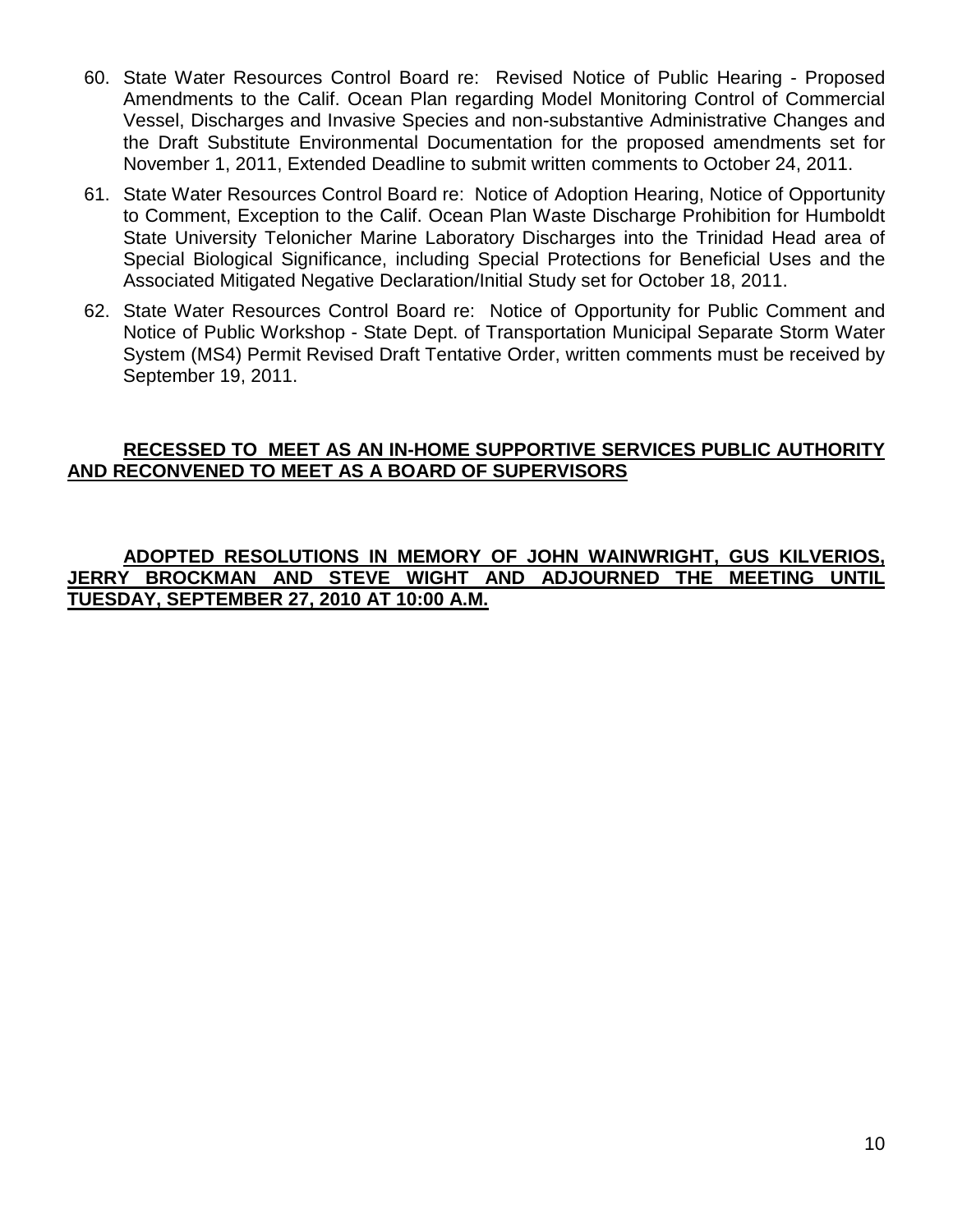#### **10:00 A.M. SCHEDULED ITEM 2011-09-13 PUBLIC OPPORTUNITY**

Safiya Morgan, Staff Attorney for Central California Legal Services-Merced, speaks in support of the Free Legal Clinics as proposed by the Merced County Public Defender's Office.

Ernest Solis, Lifeline Community Development, speaks on the benefits of the Free Legal Clinics.

Monika Grasley, Executive Director-Lifeline Community Development, speaks in support of the Free Legal Clinic and the benefits for senior citizens to use the service. Present: Pedrozo, Walsh, Kelsey, O'Banion Not Present: Davis

#### **10:00 A.M. SCHEDULED ITEM 2011-09-13 SAN JOAQUIN VALLEY AIR POLLUTION CONTROL DISTRICT-Presentation**

Seyed Sadredin, Executive Director for the San Joaquin Valley Air Pollution Control District, (SJVAPCD) provides a revised power-point presentation and submits a handout on the 2010 Air District Annual Report.

Jaime Holt, Chief Communications Officer, SJVAPCD, speaks on the Air Quality Alert Program.

Supervisor Walsh also comments on the programs offered by the District and provides an update on the "Tune in-Tune-out" Car Smog Program.

SJVAPCD Chief Communications Officer Ms. Holt provides additional information on the Car Smog Program and advises the event is set for October 29, 2011 and the first 300 cars needing smog repairs will get a voucher up to \$500 to help with those repairs.

The Board thanks the District for the update and presentation. Present: Pedrozo, Walsh, Kelsey, O'Banion Absent: Davis

#### **10:00 A.M. SCHEDULED ITEM 2011-09-13 PUBLIC WORKS – PUBLIC HEARING**

The time and date previously set for a Public Hearing to consider Proposed Ordinance entitled: Amended Ordinance adopting the County Service Area Number One User Charge Rates